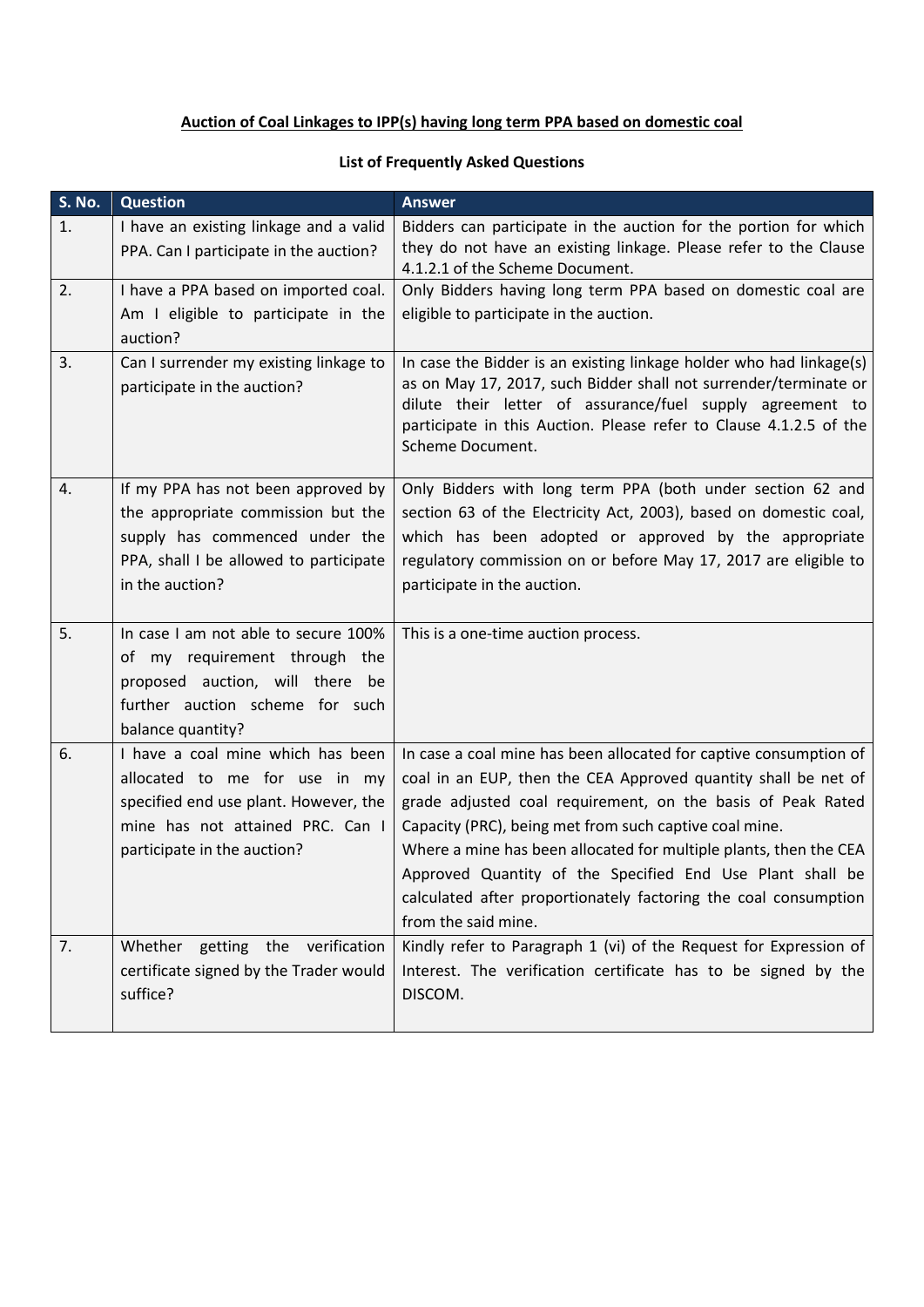| <b>S. No.</b> | <b>Question</b>                                                                                                                              | <b>Answer</b>                                                                                                                                                                                                                                                                                                                                                                                                                                                                                                                                                                                                                                                                                                           |
|---------------|----------------------------------------------------------------------------------------------------------------------------------------------|-------------------------------------------------------------------------------------------------------------------------------------------------------------------------------------------------------------------------------------------------------------------------------------------------------------------------------------------------------------------------------------------------------------------------------------------------------------------------------------------------------------------------------------------------------------------------------------------------------------------------------------------------------------------------------------------------------------------------|
| 8.            | I have the option to sell 15% on<br>merchant basis, how shall the annual<br>requirement met through my captive<br>coal mine be computed?     | The annual energy requirement met through the captive coal<br>mine shall be net of any energy requirement for the sale of power<br>on merchant basis. Bidders are required submit the Percentage of<br>power sold on merchant basis at the time of EOI submission which<br>shall, remain fixed for the purposes of this auction and shall not<br>be subject to any change thereafter.                                                                                                                                                                                                                                                                                                                                   |
| 9.            | I am already registered on the MSTC<br>platform for the e-auction of coal.<br>Would my credentials be valid for this<br>new auction as well? | No. For participation in auction of linkage, Bidder shall be required<br>to register on the website of MSTC Ltd at the following link<br>www.mstcecommerce.com/auctionhome/shakti/index.jsp                                                                                                                                                                                                                                                                                                                                                                                                                                                                                                                             |
| 10.           | In case the grade of coal supplied is<br>different from the grade contracted,<br>What would<br>be<br>the<br>payment<br>mechanism?            | Each source on offer shall have a range of grades and a<br>representative grade. Auction shall be held based on the<br>representative grade of the source. The representative grade is an<br>indicative grade for a particular Source on the basis of which the<br>Auction shall be conducted. The actual supply pursuant to the FSA<br>may vary between the range of grades, as applicable in respect of<br>the Source from which the coal is actually supplied under the FSA.<br>The Successful Bidder shall be required to make periodic<br>payments for the coal supplied under the FSA on the basis of the<br>following formula:<br>Notified Price multiplied by the Allocated Quantity supplied under<br>the FSA. |
| 11.           | What is the Bid Security for the<br>auction process?                                                                                         | Bid Security is proposed to be submitted in the form of Earnest<br>Money Deposit (EMD) at the rate of Rs. 100/tonne. Bid Security<br>shall be deposited for the quantity which the bidder intends to<br>participate in the Auction, which shall not be more than the CEA<br>Approved Quantity.                                                                                                                                                                                                                                                                                                                                                                                                                          |
| 12.           | shall<br>the<br>Bid<br>Security<br>How<br>be<br>refunded?                                                                                    | The Bid Security pertaining to the Provisional Allocated<br>$\bullet$<br>Quantity of the Provisional Successful Bidder will be<br>returned by the relevant Subsidiary, without any interest,<br>upon the expiry of 30 (thirty) days from the First Delivery<br>Date, as defined in the FSA; and<br>the balance Bid Security of the Provisional Successful<br>Bidder (net of amounts retained above), if any, and the<br>Bid Security of other Eligible Bidder(s) shall be returned by<br>the Service Provider to the Provisional Successful Bidder<br>or Eligible Bidder(s), as the case may be, without any<br>interest, post completion of the Auction.                                                               |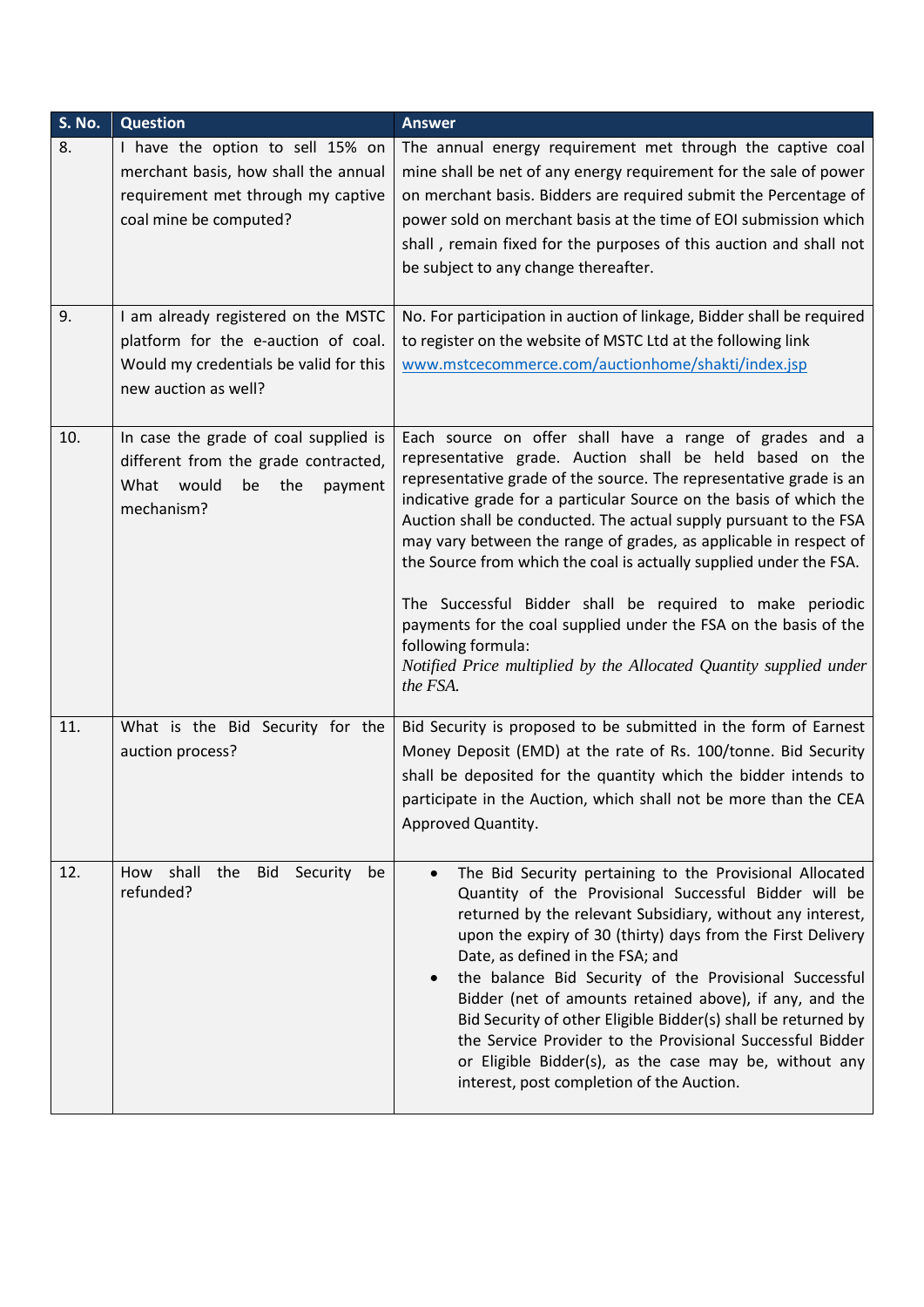| S. No. | <b>Question</b>                                                                                                                                                                                           | <b>Answer</b>                                                                                                                                                                                                                                                                                                                                                                                                                                                                                                                                                                                                                                                                                   |
|--------|-----------------------------------------------------------------------------------------------------------------------------------------------------------------------------------------------------------|-------------------------------------------------------------------------------------------------------------------------------------------------------------------------------------------------------------------------------------------------------------------------------------------------------------------------------------------------------------------------------------------------------------------------------------------------------------------------------------------------------------------------------------------------------------------------------------------------------------------------------------------------------------------------------------------------|
| 13.    | What is the Process Fee for the                                                                                                                                                                           | Process Fee shall be as under:                                                                                                                                                                                                                                                                                                                                                                                                                                                                                                                                                                                                                                                                  |
|        | auction process?                                                                                                                                                                                          | Rs. 11.8 (Indian Rupees Eleven and Eighty Paise) per tonne                                                                                                                                                                                                                                                                                                                                                                                                                                                                                                                                                                                                                                      |
|        |                                                                                                                                                                                                           | (inclusive of applicable taxes) multiplied by the quantity for which                                                                                                                                                                                                                                                                                                                                                                                                                                                                                                                                                                                                                            |
|        |                                                                                                                                                                                                           | the Eligible Bidder intends to participate in the Auction, which shall                                                                                                                                                                                                                                                                                                                                                                                                                                                                                                                                                                                                                          |
|        |                                                                                                                                                                                                           | not be more than the CEA Approved Quantity.                                                                                                                                                                                                                                                                                                                                                                                                                                                                                                                                                                                                                                                     |
| 14.    | How shall<br>the<br>Process Fee<br>be<br>refunded?                                                                                                                                                        | The Process Fee pertaining to the Provisional Allocated Quantity<br>of each Provisional Successful Bidder shall be debited towards<br>transaction expenses for running the Auction Process and the<br>balance Process Fee shall be refunded from the bank account<br>(details of which are provided in Annexure VI of the Scheme<br>Document), without interest, to the relevant Provisional<br>Successful Bidder after completion of the Auction. In the event<br>that an Eligible Bidder does not qualify as a Provisional Successful<br>Bidder, the entire amount of the Process Fee, without any<br>interest, shall be refunded to such Eligible Bidder after completion<br>of the Auction. |
| 15.    | Can I transfer the Coal linkage to                                                                                                                                                                        | No.                                                                                                                                                                                                                                                                                                                                                                                                                                                                                                                                                                                                                                                                                             |
|        | other EUPs of the same company or                                                                                                                                                                         |                                                                                                                                                                                                                                                                                                                                                                                                                                                                                                                                                                                                                                                                                                 |
|        | other company?                                                                                                                                                                                            |                                                                                                                                                                                                                                                                                                                                                                                                                                                                                                                                                                                                                                                                                                 |
| 16.    | Can I choose not to off-take coal                                                                                                                                                                         | No.                                                                                                                                                                                                                                                                                                                                                                                                                                                                                                                                                                                                                                                                                             |
|        | supplied from mine/siding linked to                                                                                                                                                                       |                                                                                                                                                                                                                                                                                                                                                                                                                                                                                                                                                                                                                                                                                                 |
|        | the source?                                                                                                                                                                                               |                                                                                                                                                                                                                                                                                                                                                                                                                                                                                                                                                                                                                                                                                                 |
| 17.    | How will be the auction conducted?                                                                                                                                                                        | Auction shall be held in 2 (two) stage process conducted on the                                                                                                                                                                                                                                                                                                                                                                                                                                                                                                                                                                                                                                 |
|        |                                                                                                                                                                                                           | Electronic Platform, in the following sequence:<br>(a)<br>Initial Price Offer ("IPO") Stage; and                                                                                                                                                                                                                                                                                                                                                                                                                                                                                                                                                                                                |
|        |                                                                                                                                                                                                           | Subsequent Price Offer ("SPO") Stage.<br>(b)                                                                                                                                                                                                                                                                                                                                                                                                                                                                                                                                                                                                                                                    |
| 18.    | When will the Source Wise quantity<br>be declared?                                                                                                                                                        | The Source Wise quantity shall be declared at the commencement<br>of the SPO Stage.                                                                                                                                                                                                                                                                                                                                                                                                                                                                                                                                                                                                             |
| 19.    | What will happen if I submit the Bid<br>Security and Process Fee but do not<br>submit the IPO even for a single<br>source. In such a scenario, what will<br>happen to my Bid Security and<br>Process Fee? | If the bidder does not submit an IPO Discount for at least 1 (one)<br>Source, such bidder shall not be eligible to participate in the SPO<br>stage. Bid Security and Process Fee of such Bidder shall be<br>refunded.                                                                                                                                                                                                                                                                                                                                                                                                                                                                           |
| 20.    | What will be the duration of each SPO<br>round of the auction?                                                                                                                                            | SPO Stage shall be held in rounds. The duration of each round<br>shall be 15 (fifteen) minutes, of which, the Eligible Bidders shall be<br>permitted to participate, in sequence, as follows:                                                                                                                                                                                                                                                                                                                                                                                                                                                                                                   |
|        |                                                                                                                                                                                                           | 5 (five) minutes for expressing interest to participate in a<br>(i)<br>particular round; and<br>10 (ten) minutes for exercising the right-to-choose from<br>(ii)<br>the Source Wise Quantity                                                                                                                                                                                                                                                                                                                                                                                                                                                                                                    |
|        |                                                                                                                                                                                                           | In the event, no interest is expressed for participation in any<br>round by any Eligible Bidder in the first 5 (five) minutes of any<br>round of the SPO Stage, the Auction will proceed to the next<br>round. Kindly refer clause 3.6.3 of the Scheme Document.                                                                                                                                                                                                                                                                                                                                                                                                                                |